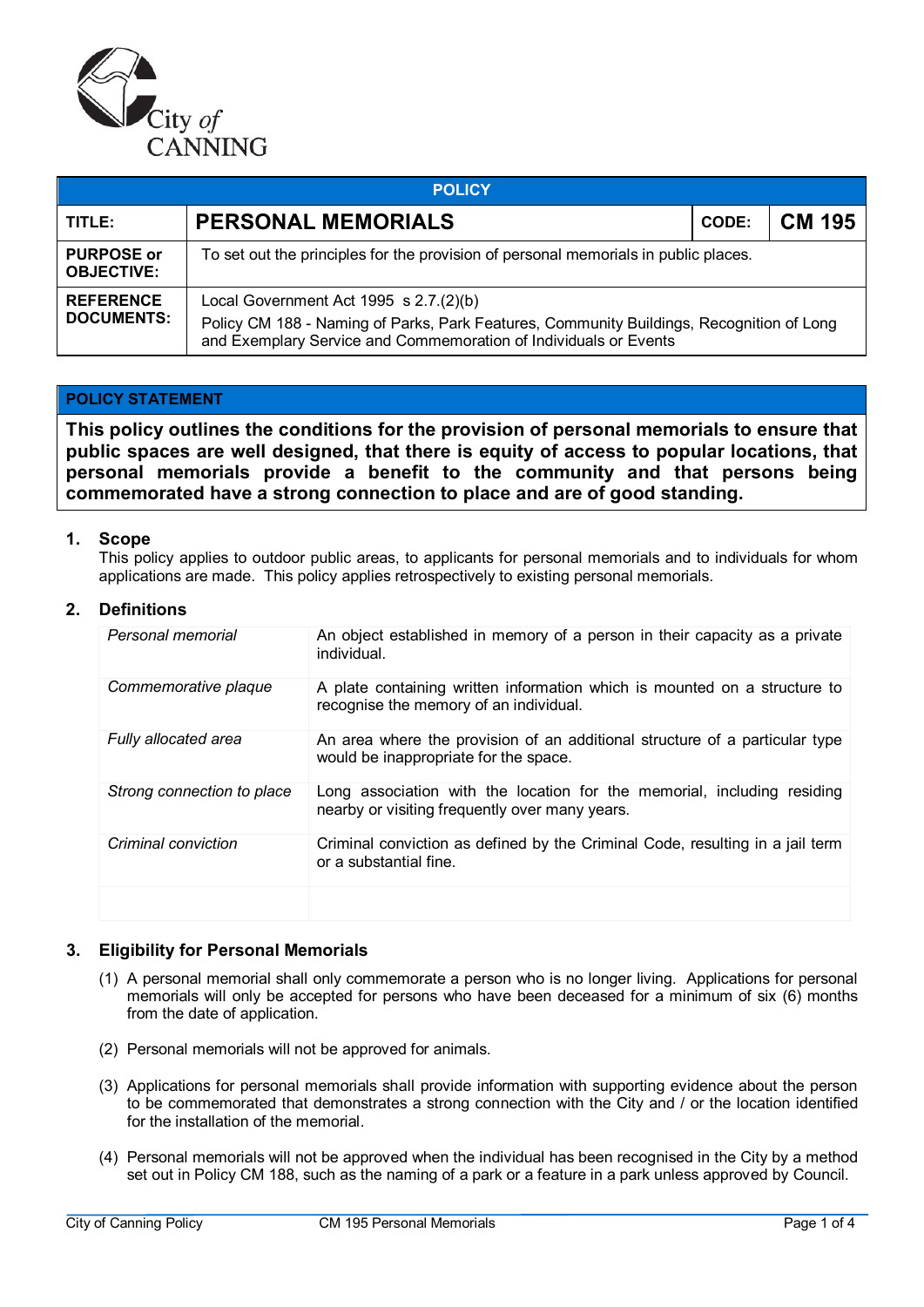

(5) Every application for a personal memorial will be judged on its merits, taking into account a number of factors including, but not limited to, any known criminal convictions of the person for whom the application is made.

# **4. Characteristics and Types of Personal Memorials**

- (1) Personal memorials shall be functionally and aesthetically appropriate to their purpose and place.
- (2) Personal memorials shall provide amenity to the community.
- (3) Personal memorials shall be durable items and shall conform to the City's standard specification for that item, if applicable. Suggested items include trees, picnic sets, benches, shelters, and drinking fountains.

# **5. Commemorative Plaques**

- (1) A personal memorial may have a commemorative plaque affixed or located nearby, as appropriate.
- (2) The size, material, text and any other content (illustration, symbol etc.) of a commemorative plaque requires the approval of the Chief Executive Officer. The City will liaise with applicants to determine appropriate content for a plaque.
- (3) Multiple Plaques applicants who have previously had a memorial approved and installed may apply to have additional plaques affixed on or mounted near the memorial. The provision of an additional plaque will not extend the lifespan of the memorial (see section 7.1)
- (4) Where an application to make a contribution toward a facility of significant size and high monetary value is approved under clause 9(3) the City will determine the locations on or near the facility appropriate for the installation of commemorative plaques.
- (5) Approval for the installation of commemorative plaques recognising the memory of individuals is delegated to the Chief Executive Officer provided the application meets the requirements of the policy.
- (6) Approval for the installation of historic plaques, commemorative plaques recognising events and commemorative plaques recognising long and exemplary service is outside the scope of this policy.
- (7) Applications for personal memorials which do not meet the requirements of the policy shall be referred to Council for a decision.

# **6. Location of Personal Memorials**

- (1) Applicants may nominate a location for a personal memorial.
- (2) Personal memorials will not be installed in Civic Centre Park or War Memorial Park unless approved by Council.
- (3) With the exception of existing trees, applicants may nominate an existing non-commemorative asset as the location for a personal memorial. If the location is approved, the applicant will be required to pay the costs associated with the relocation of the existing asset and the provision of a new asset at the location as set out under section 9.
- (4) The City will assess the suitability of a nominated location with regard to the purpose of the area, the number and type of existing facilities and the effect that the provision of an additional facility will have on the functionality and appearance of the location and any impact it may have on the management of the space.
- (5) Fully Allocated Areas The City may determine that specific areas are not suitable for the inclusion of additional facilities of a particular type. Such areas will be designated as 'fully allocated' for the relevant type of facility or for any additional facilities.
- (6) Where an application is submitted for an area that is designated as 'fully allocated' the City will liaise with the applicant to identify alternative facilities or items suitable for the area or alternative locations for the proposed memorial.
- (7) The City reserves the right to relocate a personal memorial when the area in which it is placed is to be redeveloped. The relocation of a personal memorial requires the approval of the Chief Executive Officer. The City will attempt to contact the applicant to determine an acceptable alternative location for affected memorials.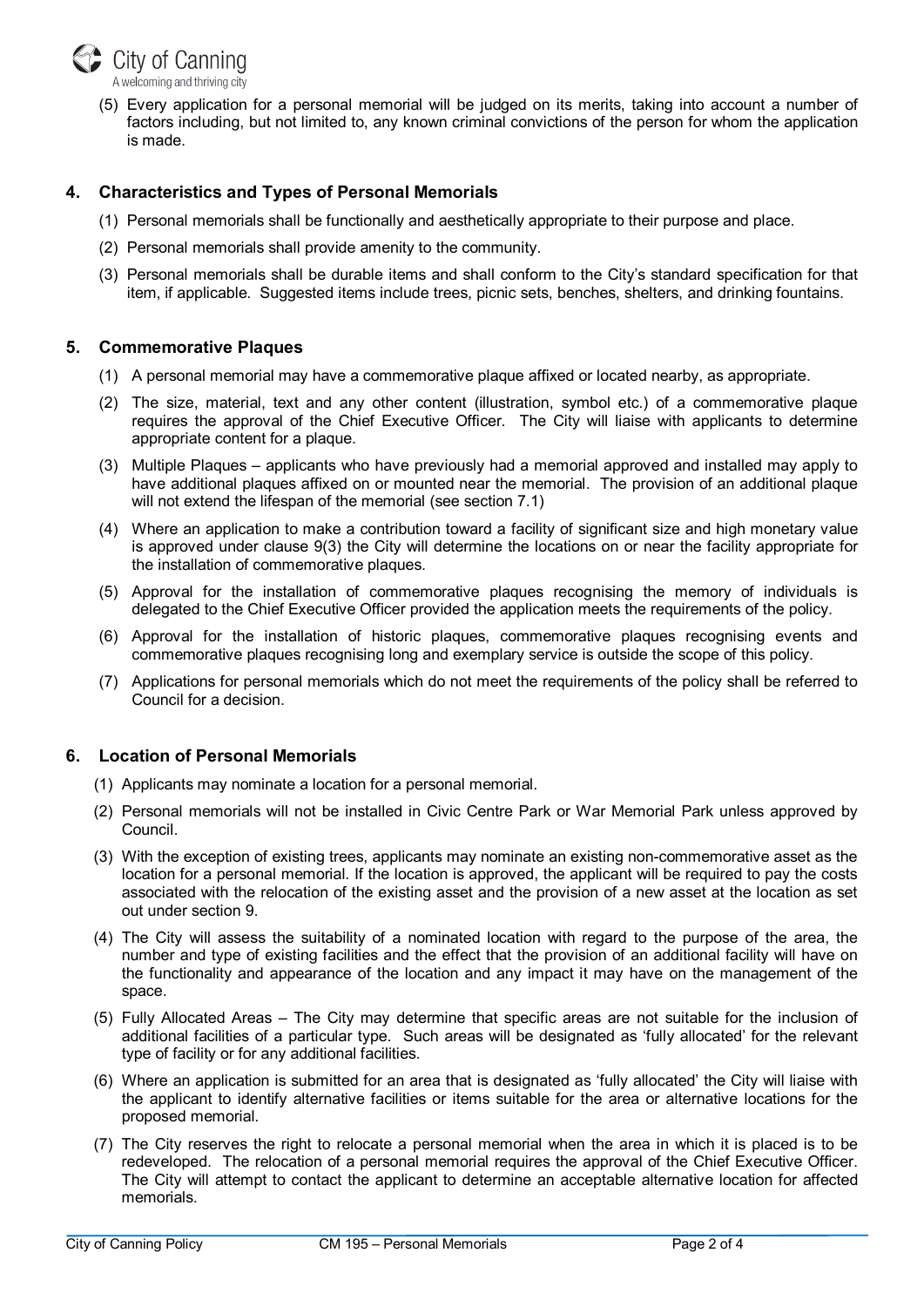

# **7. Duration of Personal Memorials**

- (1) Personal memorials shall remain as memorials for the useful life of the asset or for a maximum period of 25 years from the date of approval.
- (2) At least 3 months prior to the end of the 25 year period or the end of the asset's useful life, if sooner, the City will attempt to contact the applicant to advise the expiry date of the memorial.
- (3) The City will assess whether the asset is still in good condition, suitable to the location and of benefit to the community. If so, the item will remain but will no longer be classified as a memorial and any plaques associated with it will be returned to the applicant if possible.
- (4) Provided the expired memorial is not in a location which is classified as 'fully allocated', the applicant may apply for an extension. Except for trees, this will require the replacement of the asset. Extensions will be subject to the conditions of the policy current at the time of the new application.
- (5) If the expiring memorial is in an area designated as 'fully allocated' an extension will not be granted for an existing memorial. With the exception of trees, if the item or structure is still appropriate for the area, the location of the expired memorial will be made available to new applicants.

### **8. Roadside Memorials**

- (1) Applicants for roadside memorials on road reserves managed by Main Roads Western Australia will be referred to Main Roads Western Australia for advice and assistance.
- (2) The City will apply the principles of the Main Roads Western Australia Document 252657 Roadside Memorials Policy and Guidelines current at the time of application to applications for roadside memorials on road reserves managed by the City. Should a roadside memorial be installed without an application, the City will apply the same principles from the date that the roadside memorial is recorded by the City.

### **9. Costs**

- (1) All applicants will be required to pay an application fee.
- (2) Except for memorial contributions approved under clause 9(3) below, if an application is approved, the applicant will be responsible for all costs associated with the provision of the personal memorial, which will include an allocation toward the cost of the routine maintenance of the item or facility.
- (3) Applicants may apply to make a contribution toward a facility of significant size and high monetary value which has a useful life expectancy of at least ten years. Facilities suitable for memorial contributions will be identified by the City and will include items such as playgrounds, viewing platforms and gazebos.
- (4) The minimum value of the contribution toward a facility approved under clause 9(3) will be equivalent to the costs associated with the provision of a memorial bench, including an allocation toward the cost of the routine maintenance of the item or facility.
- (5) For personal memorials approved under clause 6(3) the applicant will be required to pay all costs associated with the relocation of the existing asset.
- (6) Where the installation of an additional plaque is approved under 5(3) the applicant will be required to pay all costs associated with the provision and installation of the plaque.
- (7) The City will be responsible for the supply, installation, maintenance and repair of memorial items within the lifespan of the memorial as set out in 7(1).
- (8) Facilities identified by the City as eligible for contributions under Clause 9(3) may have multiple plaques attached from several applicants.